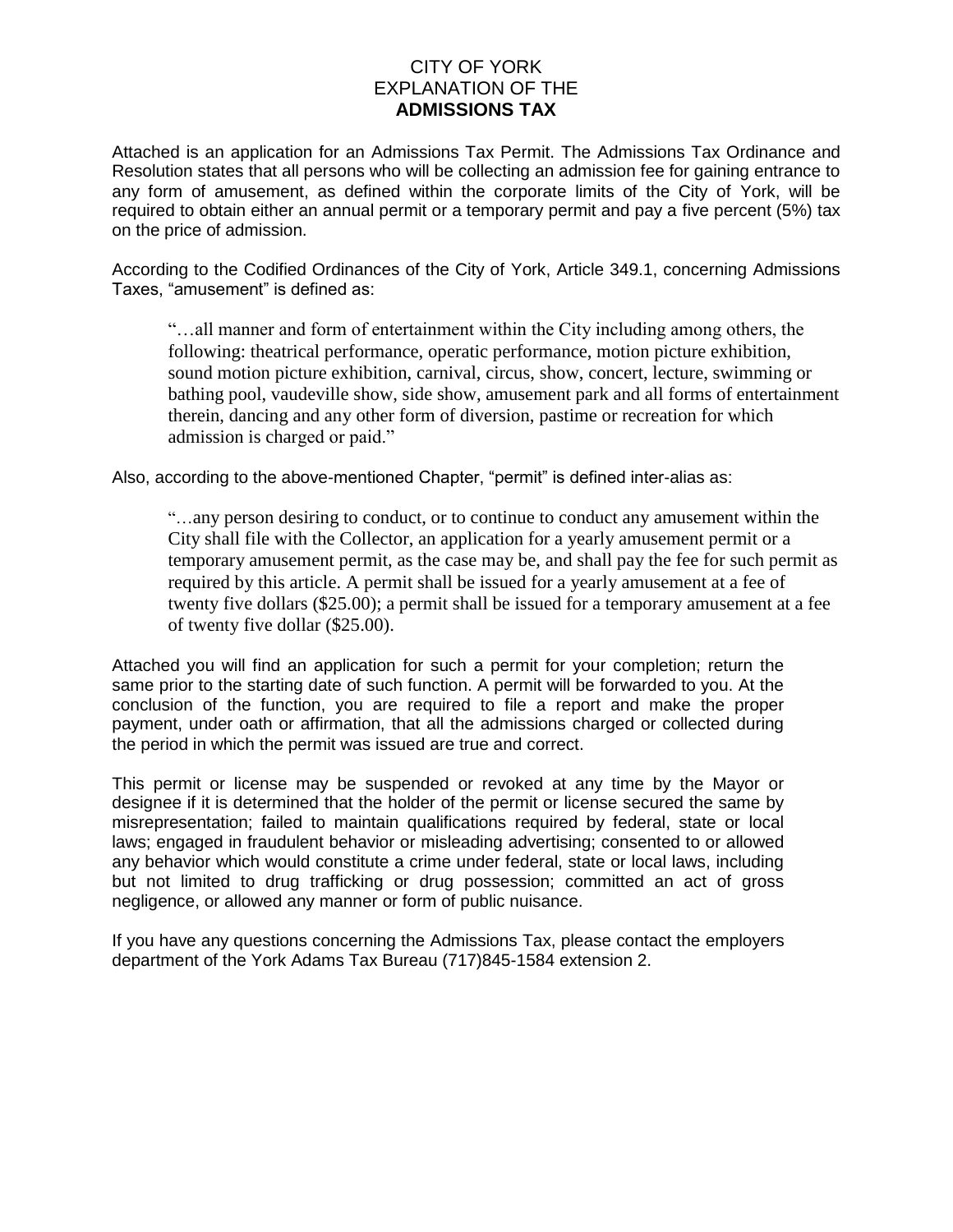## **CITY OF YORK APPLICATION FOR AMUSEMENT PERMIT FOR THE YEAR 20**

### **MAIL TO**: YORK ADAMS TAX BUREAU 1405 N Duke Street PO Box 15627 York, PA 17405

Application is hereby made for a:  $\Box$  Temporary  $\Box$  Permanent Amusement Permit for the collection of Amusement Taxes as required by Article 349 of the Codified Ordinances of the City of York under the authority of the Local Tax Enabling Act of December 31, 1965, P.L. 1257, 53 P.S. 6901 et. seq.:

1. Business Name and Address (if conducted under a corporate or fictitious name, list name (**Please PRINT Clearly)**:

| <b>Business Name</b>                                  |                     |              |         |
|-------------------------------------------------------|---------------------|--------------|---------|
| <b>Business Address</b>                               | City                | <b>State</b> | ZipCode |
| Mailing Address (if different from above)             |                     |              |         |
| <b>Business Telephone Number</b>                      | IRS ID Number (EIN) |              |         |
| Check if business is:<br>Individual<br>2 <sup>1</sup> | Partnership<br>О    | Incorporated |         |

3. Give the name(s) of the true owners of the said business, their legal residence (**excluding post office boxes**), social security number, date of birth and telephone number:

| <b>NAME</b>          | <b>NAME</b>          | <b>NAME</b>          |
|----------------------|----------------------|----------------------|
|                      |                      |                      |
| ADDRESS              | ADDRESS              | ADDRESS              |
| CITY, STATE, ZIPCODE | CITY, STATE, ZIPCODE | CITY, STATE, ZIPCODE |
|                      |                      |                      |
| TELEPHONE #          | TELEPHONE #          | TELEPHONE #          |
|                      |                      |                      |

4. Give location of where the amusement will be conducted: 5. Price(s) to be charged for the amusement activity: \$ 6. Approximate total receipts anticipated: \$

- 7. If temporary activity, give number of days:
- 8. Describe the nature of the amusement:
- 9. Dates of amusement:

#### **FURTHER INFORMATION APPEARING ON REVERSE SIDE MUST BE COMPLETED!!**

If applicant does not own the premises where the amusement is to be conducted, give the name of the owner, lessee or custodian of such premises: